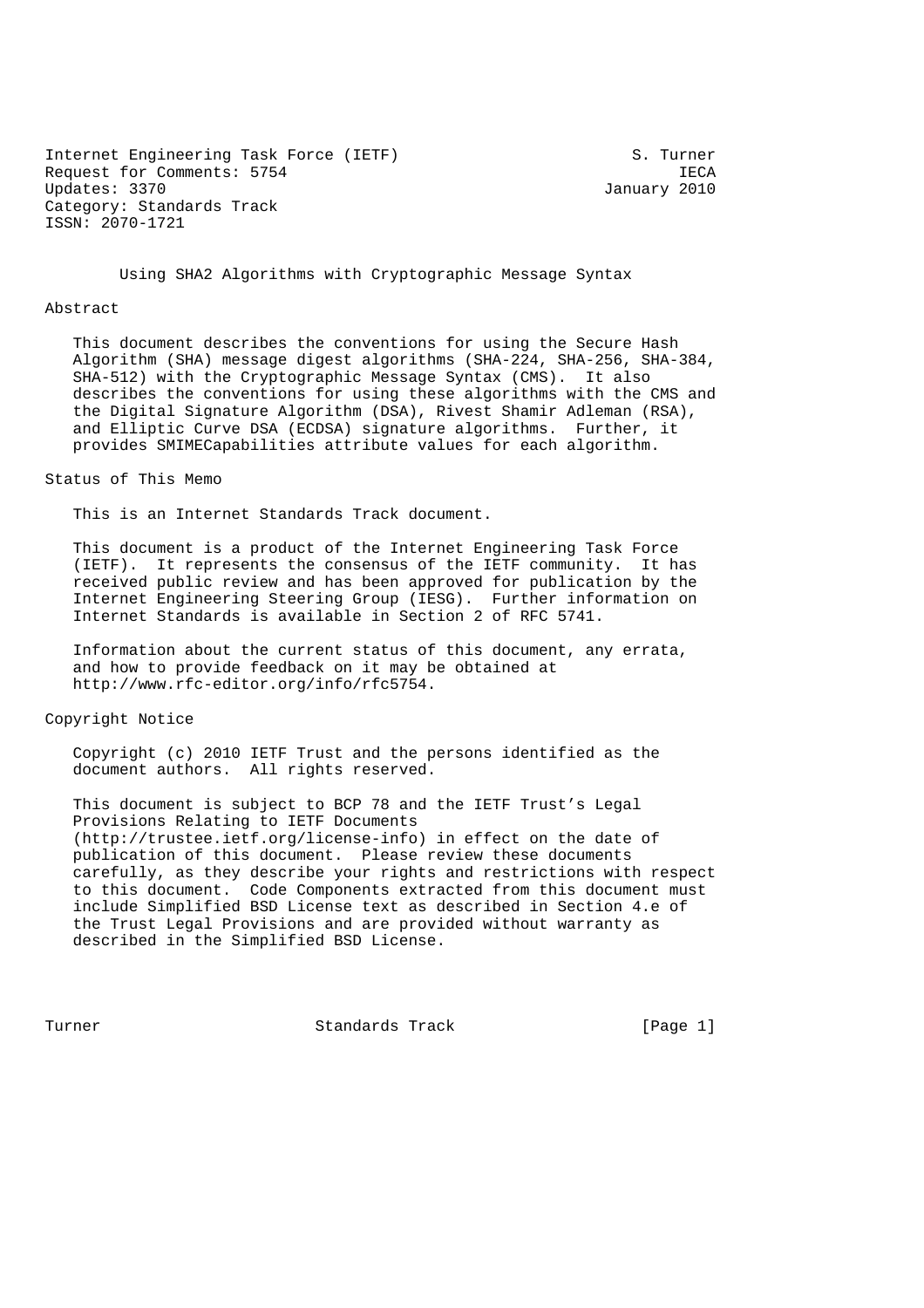This document may contain material from IETF Documents or IETF Contributions published or made publicly available before November 10, 2008. The person(s) controlling the copyright in some of this material may not have granted the IETF Trust the right to allow modifications of such material outside the IETF Standards Process. Without obtaining an adequate license from the person(s) controlling the copyright in such materials, this document may not be modified outside the IETF Standards Process, and derivative works of it may not be created outside the IETF Standards Process, except to format it for publication as an RFC or to translate it into languages other than English.

## Table of Contents

|  | 1.1. Conventions Used in This Document 3 |
|--|------------------------------------------|
|  |                                          |
|  |                                          |
|  |                                          |
|  |                                          |
|  |                                          |
|  |                                          |
|  |                                          |
|  |                                          |
|  |                                          |
|  |                                          |
|  |                                          |
|  |                                          |
|  |                                          |
|  |                                          |

## 1. Introduction

 This document specifies the algorithm identifiers and specifies parameters for the message digest algorithms SHA-224, SHA-256, SHA-384, and SHA-512 for use with the Cryptographic Message Syntax (CMS) [RFC5652]. The message digest algorithms are defined in [SHS] and reference code is provided in [RFC4634].

 This document also specifies the algorithm identifiers and parameters for use of SHA-224, SHA-256, SHA-384, and SHA-512 with DSA [DSS], RSA (RSASSA-PKCS1-v1\_5) [RFC3447], and ECDSA [DSS].

 This document does not define new identifiers; they are taken from [RFC3874], [RFC4055], and [RFC5758]. Additionally, the parameters follow the conventions specified therein. Therefore, there is no Abstract Syntax Notation One (ASN.1) module included in this document.

Turner Standards Track [Page 2]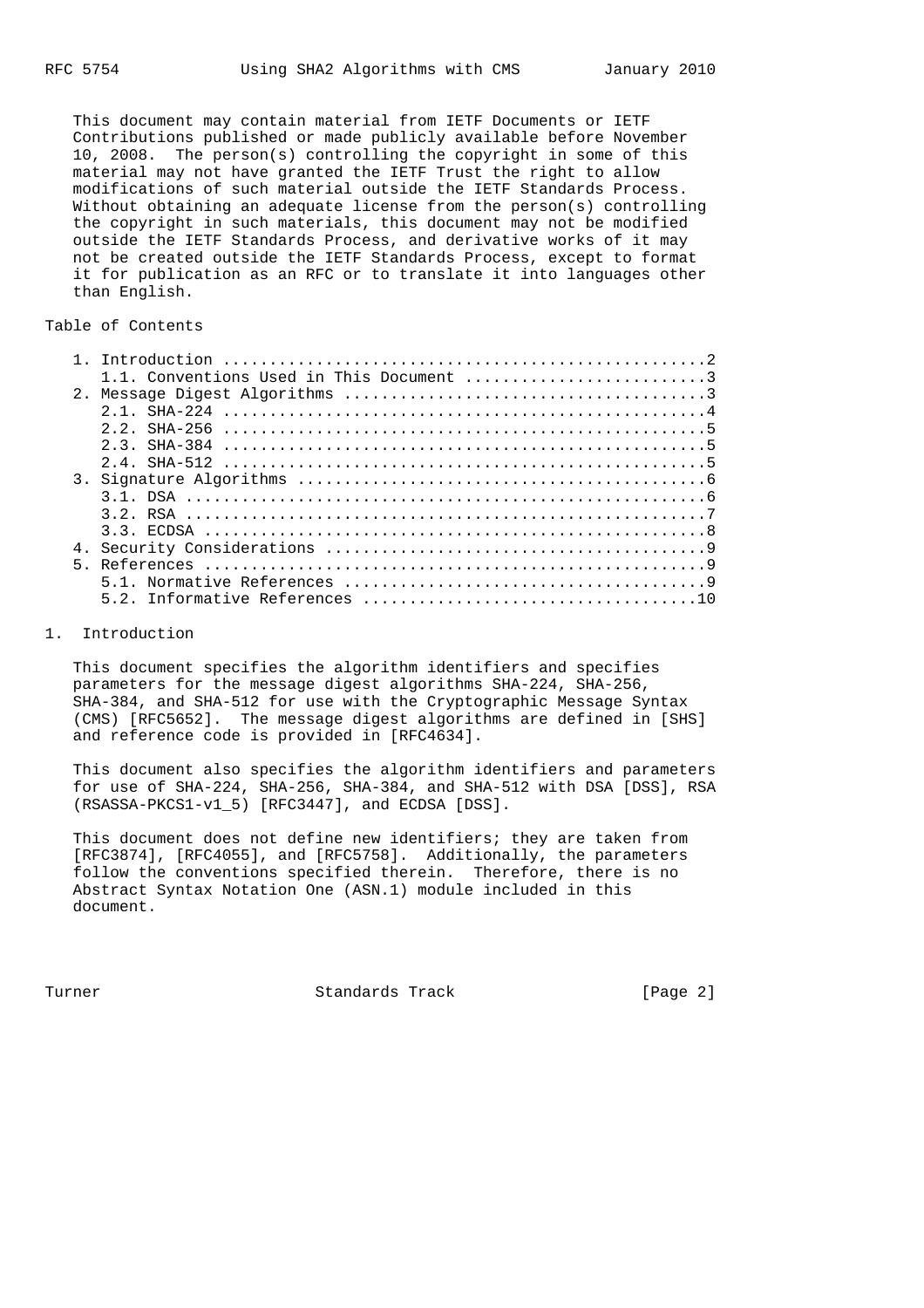Note that [RFC4231] specifies the conventions for the message authentication code (MAC) algorithms: Hashed MAC (HMAC) with SHA-224, HMAC with SHA-256, HMAC with SHA-384, and HMAC with SHA-512.

 In the CMS, the various algorithm identifiers use the AlgorithmIdentifier syntax, which is included here for convenience:

 AlgorithmIdentifier ::= SEQUENCE { algorithm OBJECT IDENTIFIER, parameters ANY DEFINED BY algorithm OPTIONAL }

 This document also specifies the SMIMECapabilities attribute values [RFC5751] for each algorithm. The values provided are for the SMIMECapability field, which is included here for convenience:

 SMIMECapability ::= SEQUENCE { capabilityID OBJECT IDENTIFIER, parameters ANY DEFINED BY capabilityID OPTIONAL }

1.1. Conventions Used in This Document

 The key words "MUST", "MUST NOT", "REQUIRED", "SHALL", "SHALL NOT", "SHOULD", "SHOULD NOT", "RECOMMENDED", "MAY", and "OPTIONAL" in this document are to be interpreted as described in [RFC2119].

2. Message Digest Algorithms

 Digest algorithm identifiers are located in the SignedData digestAlgorithms field, the SignerInfo digestAlgorithm field, the DigestedData digestAlgorithm field, and the AuthenticatedData digestAlgorithm field. The object identifiers are taken from [RFC4055].

 Digest values are located in the DigestedData digest field and the Message Digest authenticated attribute. In addition, digest values are input to signature algorithms.

 The digest algorithm identifiers use the AlgorithmIdentifier syntax elaborated upon in Section 1.

 The algorithm field and SMIMECapabilities attribute are discussed in Sections 2.1-2.4 for each message digest algorithm. Section 3 provides some signatures that use SHA2 algorithms. Consult the signature algorithm definitions for the procedures to compute the digest values (i.e., DigestInfo).

Turner Standards Track [Page 3]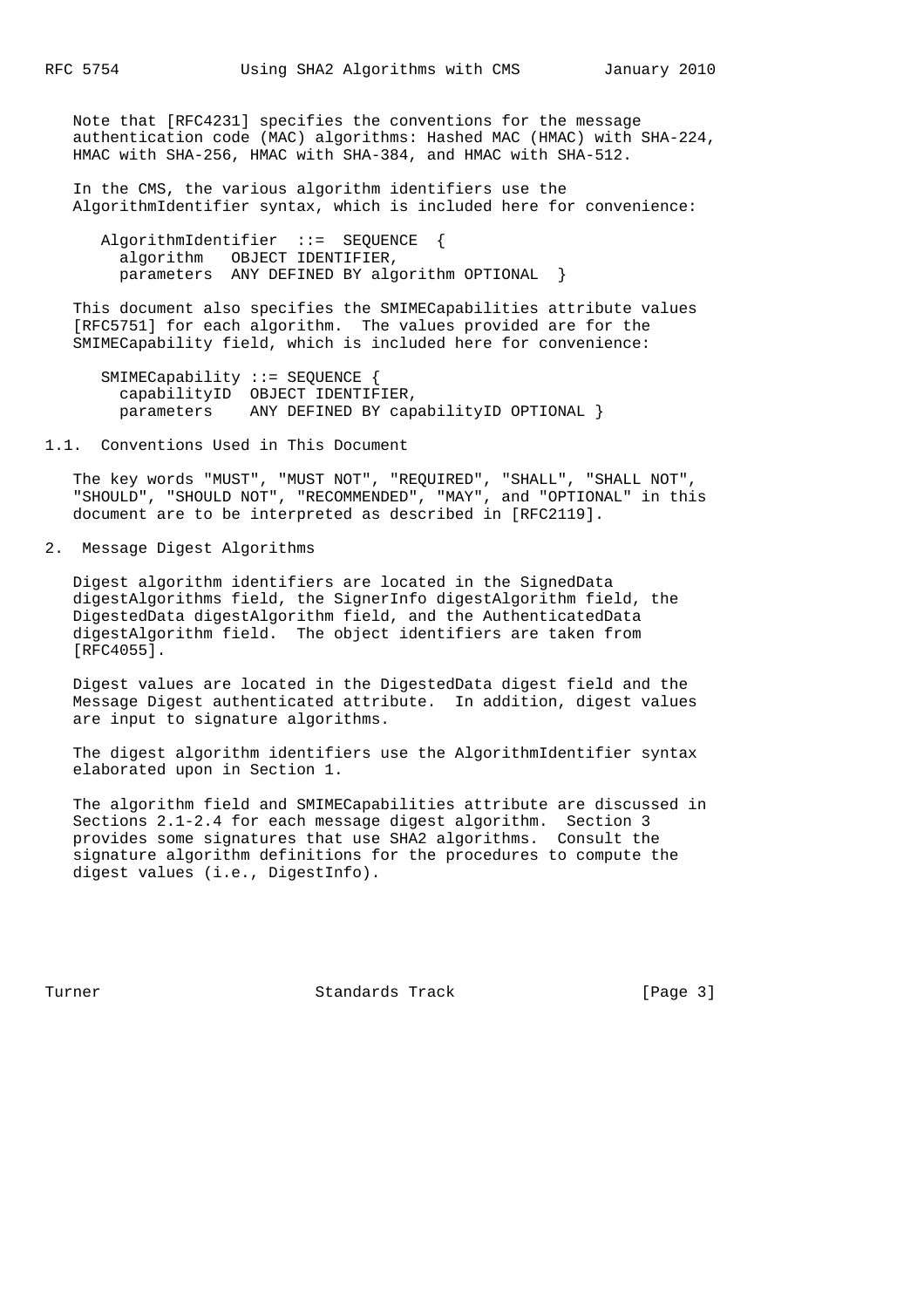The AlgorithmIdentifier parameters field is OPTIONAL. Implementations MUST accept SHA2 AlgorithmIdentifiers with absent parameters. Implementations MUST accept SHA2 AlgorithmIdentifiers with NULL parameters. Implementations MUST generate SHA2 AlgorithmIdentifiers with absent parameters.

 NOTE: There are two possible encodings for the AlgorithmIdentifier parameters field associated with these object identifiers. The two alternatives arise from the loss of the OPTIONAL associated with the algorithm identifier parameters when the 1988 syntax for AlgorithmIdentifier was translated into the 1997 syntax. Later, the OPTIONAL was recovered via a defect report, but by then many people thought that algorithm parameters were mandatory. Because of this history, some implementations encode parameters as a NULL element while others omit them entirely. The correct encoding is to omit the parameters field; however, when some uses of these algorithms were defined, it was done using the NULL parameters rather than absent parameters. For example, PKCS#1 [RFC3447] requires that the padding used for RSA signatures (EMSA-PKCS1-v1\_5) MUST use SHA2 AlgorithmIdentifiers with NULL parameters (to clarify, the requirement "MUST generate SHA2 AlgorithmIdentifiers with absent parameters" in the previous paragraph does not apply to this padding).

## 2.1. SHA-224

 The SHA-224 message digest algorithm is defined in [SHS]. The algorithm identifier for SHA-224 is:

 id-sha224 OBJECT IDENTIFIER ::= { joint-iso-itu-t(2) country(16) us(840) organization(1) gov(101)  $csor(3)$  nistalgorithm(4) hashalgs(2) 4 }

The parameters are as specified in the beginning of Section 2.

 The SMIMECapabilities attribute value indicates support for SHA-224 in a SEQUENCE with the capabilityID field containing the object identifier id-sha224 with absent parameters. The DER encoding for this SMIMECapability is:

id-sha224: 30 0b 06 09 60 86 48 01 65 03 04 02 04

Turner Standards Track [Page 4]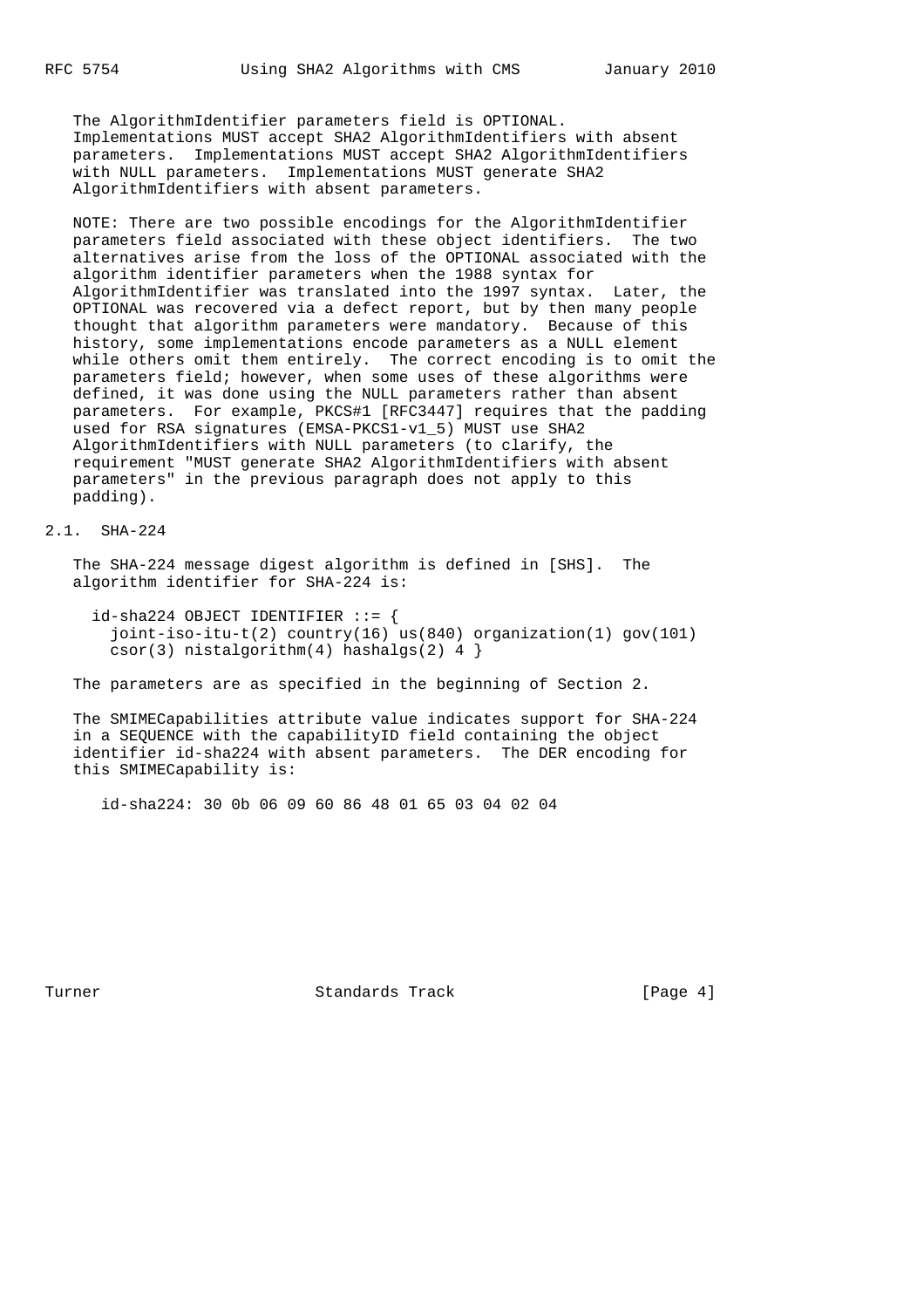# 2.2. SHA-256

 The SHA-256 message digest algorithm is defined in [SHS]. The algorithm identifier for SHA-256 is:

 $id$ -sha256 OBJECT IDENTIFIER  $::=$  { joint-iso-itu-t(2) country(16) us(840) organization(1) gov(101)  $csor(3)$  nistalgorithm(4) hashalgs(2) 1 }

The parameters are as specified in the beginning of Section 2.

 The SMIMECapabilities attribute value indicates support for SHA-256 in a SEQUENCE with the capabilityID field containing the object identifier id-sha256 with absent parameters. The DER encoding for this SMIMECapability value is:

id-sha256: 30 0b 06 09 60 86 48 01 65 03 04 02 01

2.3. SHA-384

 The SHA-384 message digest algorithm is defined in [SHS]. The algorithm identifier for SHA-384 is:

 $id$ -sha384 OBJECT IDENTIFIER  $::=$  { joint-iso-itu-t(2) country(16) us(840) organization(1) gov(101)  $csor(3)$  nistalgorithm(4) hashalgs(2) 2 }

The parameters are as specified in the beginning of Section 2.

 The SMIMECapabilities attribute value indicates support for SHA-384 in a SEQUENCE with the capabilityID field containing the object identifier id-sha384 with absent parameters. The DER encoding for this SMIMECapability value is:

id-sha384: 30 0b 06 09 60 86 48 01 65 03 04 02 02

2.4. SHA-512

 The SHA-512 message digest algorithm is defined in [SHS]. The algorithm identifier for SHA-512 is:

 id-sha512 OBJECT IDENTIFIER ::= { joint-iso-itu-t(2) country(16) us(840) organization(1) gov(101) csor(3) nistalgorithm(4) hashalgs(2) 3 }

The parameters are as specified in the beginning of Section 2.

Turner Standards Track [Page 5]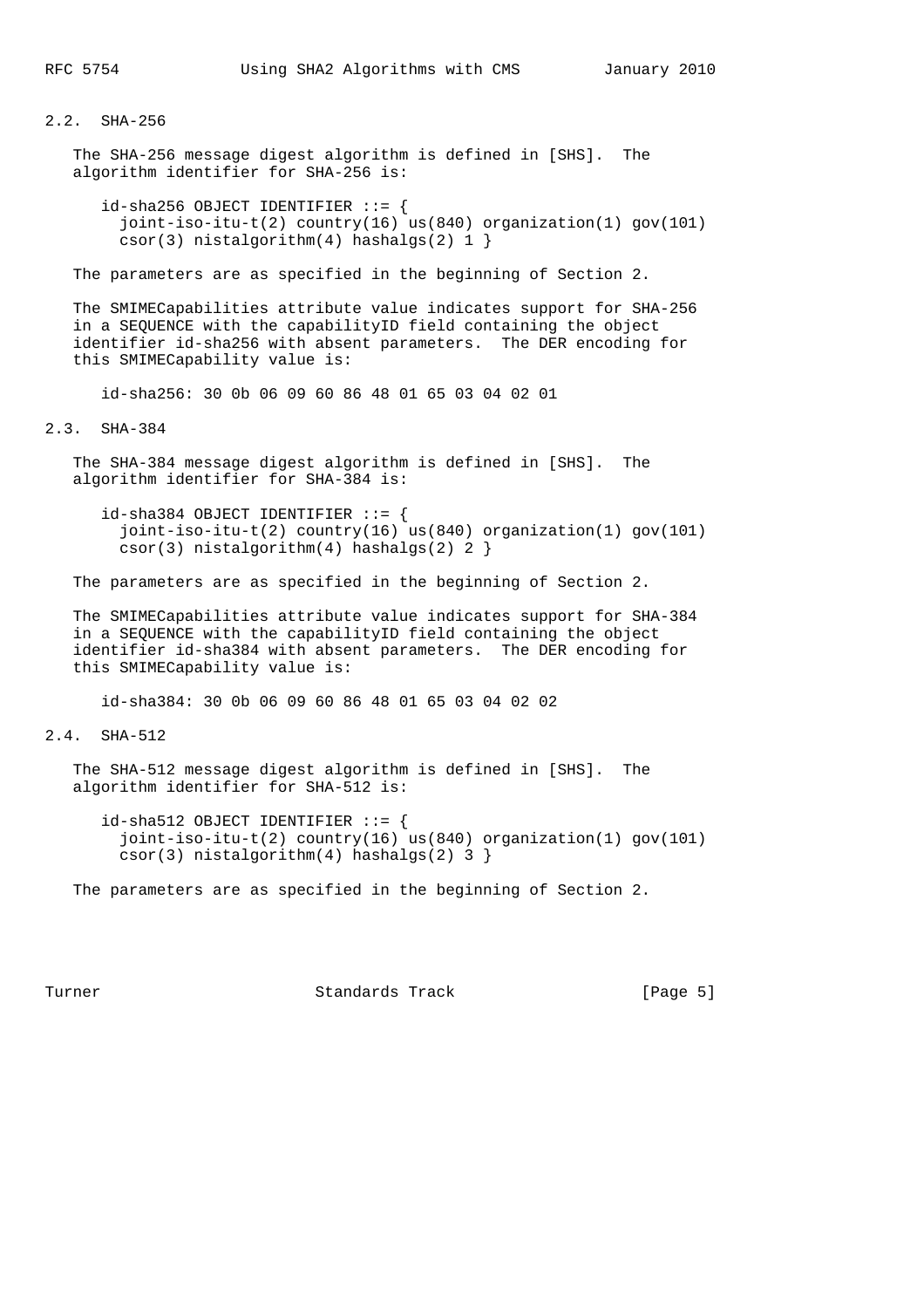The SMIMECapabilities attribute value indicates support for SHA-384 in a SEQUENCE with the capabilityID field containing the object identifier id-sha384 with absent parameters. The DER encoding for this SMIMECapability value is:

id-sha512: 30 0b 06 09 60 86 48 01 65 03 04 02 03

#### 3. Signature Algorithms

 This section specifies the conventions employed by CMS implementations that support DSA, RSA, and ECDSA with SHA2 algorithms.

 Signature algorithm identifiers are located in the SignerInfo signatureAlgorithm field of SignedData. Also, signature algorithm identifiers are located in the SignerInfo signatureAlgorithm field of countersignature attributes.

 Signature values are located in the SignerInfo signature field of SignedData. Also, signature values are located in the SignerInfo signature field of countersignature attributes.

## 3.1. DSA

 [RFC3370], Section 3.1, specifies the conventions for DSA with SHA-1 public key algorithm identifiers, parameters, public keys, and signature values. DSA with SHA2 algorithms uses the same conventions for these public key algorithm identifiers, parameters, public keys, and signature values. DSA MAY be used with SHA-224 and SHA-256. The object identifiers are taken from [RFC5758].

 DSA has not been specified with SHA-384 and SHA-512. SHA-384 and SHA-512 are not supported because the maximum bit length of p (specified as L) is 3072 for DSA. For consistent cryptographic strength, SHA-384 would be used with DSA where L is 7680, and SHA-512 would be used with DSA where L is 15360.

The algorithm identifier for DSA with SHA-224 signature values is:

```
 id-dsa-with-sha224 OBJECT IDENTIFIER ::= {
 joint-iso-ccitt(2) country(16) us(840) organization(1) gov(101)
csor(3) algorithms(4) id-dsa-with-sha2(3) 1 }
```
The algorithm identifier for DSA with SHA-256 signature values is:

 id-dsa-with-sha256 OBJECT IDENTIFIER ::= { joint-iso-ccitt(2) country(16) us(840) organization(1) gov(101) csor(3) algorithms(4) id-dsa-with-sha2(3) 2 }

Turner **Standards Track** (Page 6)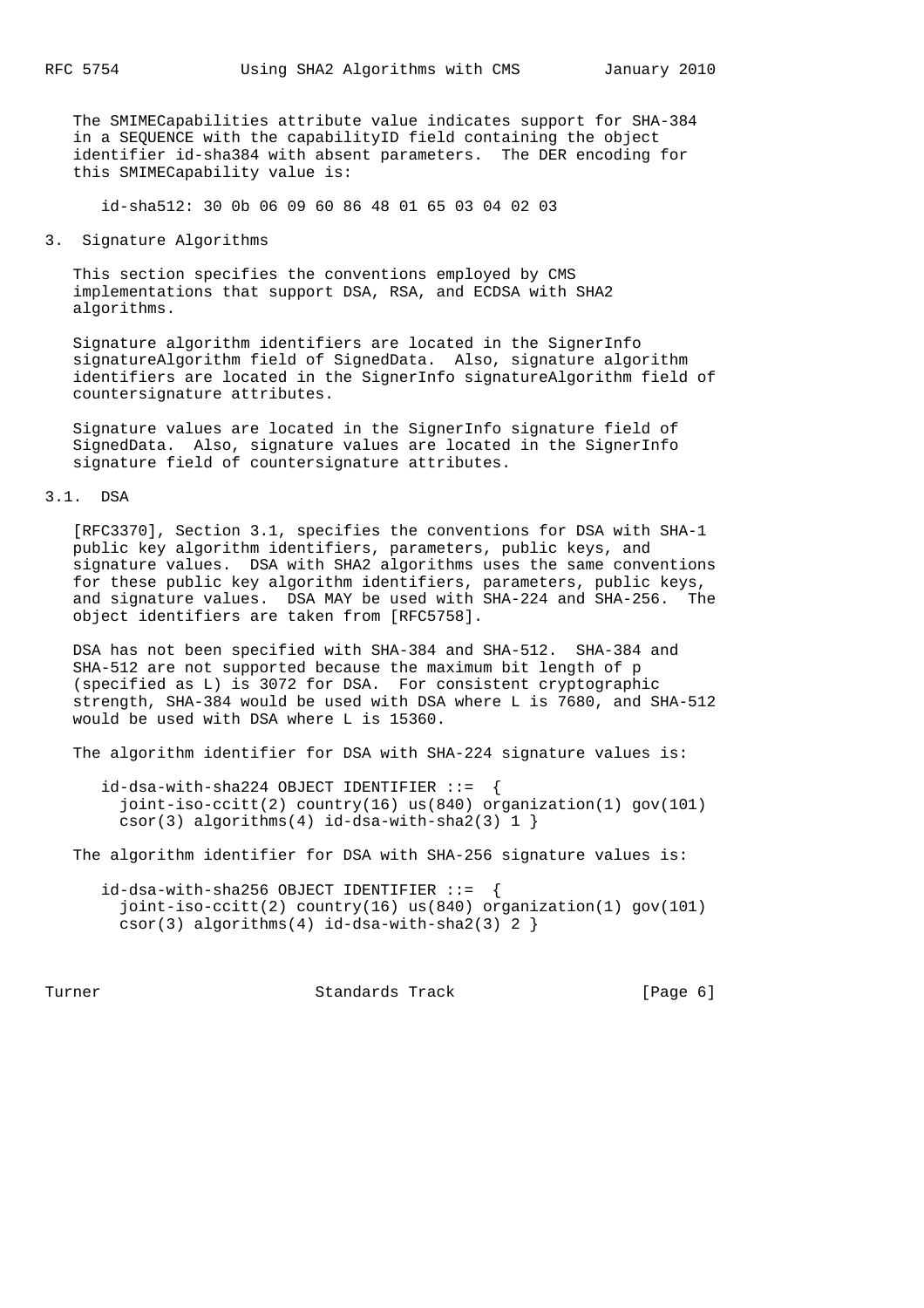When either of these algorithm identifiers is used, the AlgorithmIdentifier parameters field MUST be absent.

 The SMIMECapabilities attribute value indicates support for one of the DSA signature algorithms in a SEQUENCE with the capabilityID field containing the object identifier id-dsa-with-sha\* (where \* is 224 or 256) with absent parameters. The DER encodings for these SMIMECapability values are:

id-dsa-with-sha224: 30 0b 06 09 60 86 48 01 65 03 04 03 01

id-dsa-with-sha256: 30 0b 06 09 60 86 48 01 65 03 04 03 02

#### 3.2. RSA

 [RFC3370], Section 3.2, specifies the conventions for RSA with SHA-1 (RSASSA-PKCS1-v1\_5) public key algorithm identifiers, parameters, public keys, and signature values. RSA with SHA2 algorithms uses the same conventions for these public key algorithm identifiers, parameters, public keys, and signature values. RSA (RSASSA-PKCS1-v1\_5) [RFC3447] MAY be used with SHA-224, SHA-256, SHA-384, or SHA-512. The object identifiers are taken from [RFC4055].

The object identifier for RSA with SHA-224 signature values is:

sha224WithRSAEncryption OBJECT IDENTIFIER  $::=$  { iso(1) member-body(2) us(840) rsadsi(113549) pkcs(1) pkcs-1(1)  $14$ 

The object identifier for RSA with SHA-256 signature values is:

sha256WithRSAEncryption OBJECT IDENTIFIER  $::=$  { iso(1) member-body(2) us(840) rsadsi(113549) pkcs(1) pkcs-1(1) 11 }

The object identifier for RSA with SHA-384 signature values is:

sha384WithRSAEncryption OBJECT IDENTIFIER  $::=$  { iso(1) member-body(2) us(840) rsadsi(113549) pkcs(1) pkcs-1(1) 12 }

The object identifier for RSA with SHA-512 signature values is:

 sha512WithRSAEncryption OBJECT IDENTIFIER ::= { iso(1) member-body(2) us(840) rsadsi(113549) pkcs(1) pkcs-1(1) 13 }

Turner Standards Track [Page 7]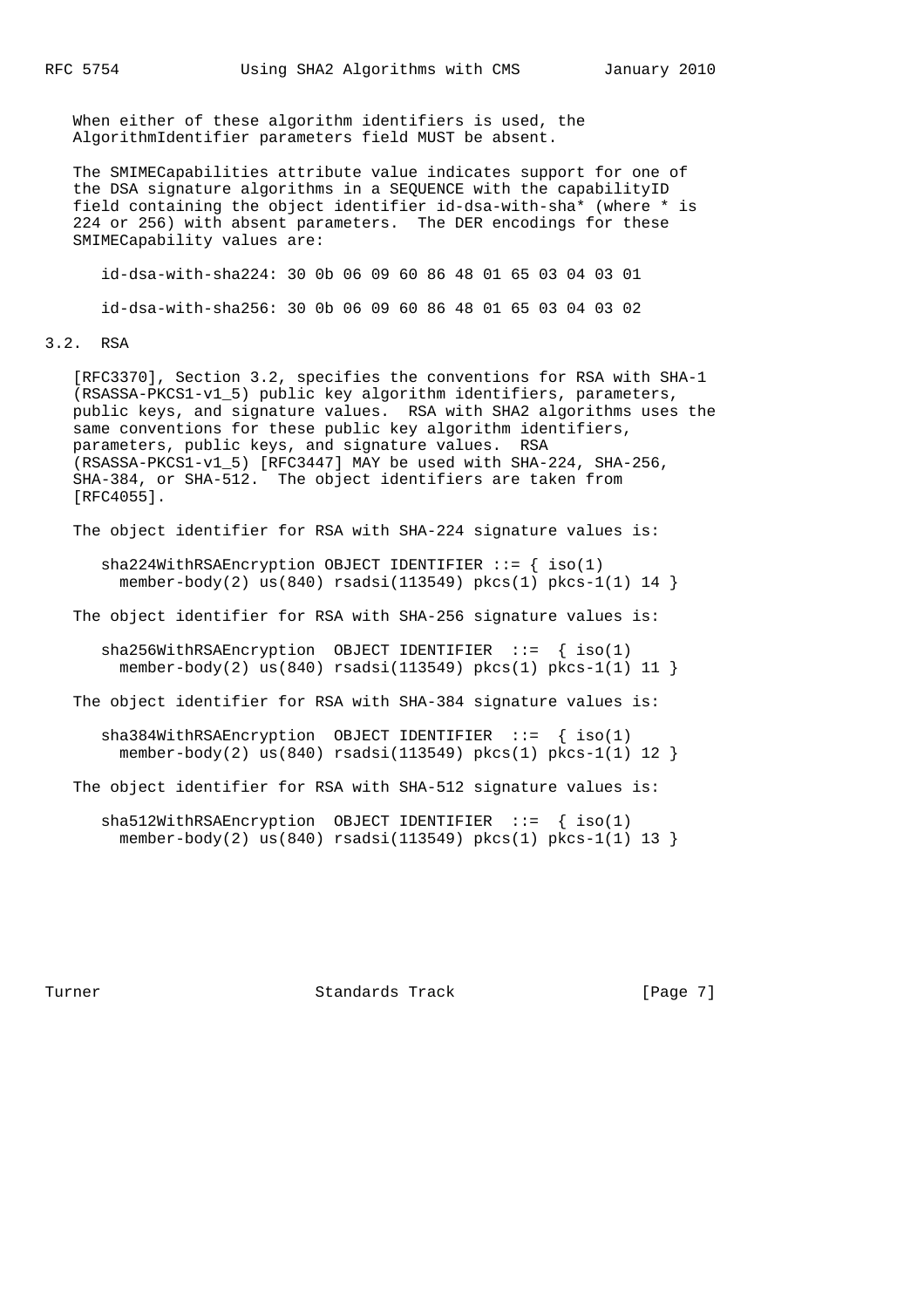When any of these four object identifiers appears within an AlgorithmIdentifier, the parameters MUST be NULL. Implementations MUST accept the parameters being absent as well as present.

 The SMIMECapabilities attribute value indicates support for one of the DSA signature algorithms in a SEQUENCE with the capabilityID field containing the object identifier sha\*WithRSAEncryption (where \* is 224, 256, 384, or 512) with NULL parameters. The DER encodings for these SMIMECapability values are:

| sha224WithRSAEncryption: 30 0d 06 09 2a 86 48 86 f7 0d 01 01 0e | 05 00 |  |  |  |  |  |  |
|-----------------------------------------------------------------|-------|--|--|--|--|--|--|
| sha256WithRSAEncryption: 30 0d 06 09 2a 86 48 86 f7 0d 01 01 0b | 05 00 |  |  |  |  |  |  |
| sha384WithRSAEncryption: 30 0d 06 09 2a 86 48 86 f7 0d 01 01 Oc | 05 00 |  |  |  |  |  |  |
| sha512WithRSAEncryption: 30 0d 06 09 2a 86 48 86 f7 0d 01 01 0d | 05 00 |  |  |  |  |  |  |

## 3.3. ECDSA

 [RFC5753], Section 2.1, specifies the conventions for ECDSA with SHA-\* (where \* is 1, 224, 256, 384, or 512) public key algorithm identifiers, parameters, public keys, and signature values. The object identifiers, which are included below for convenience, are taken from [RFC5758].

The algorithm identifier for ECDSA with SHA-224 signature values is:

ecdsa-with-SHA224 OBJECT IDENTIFIER  $::=$  { iso(1) member-body(2) us(840) ansi-X9-62(10045) signatures(4) ecdsa-with-SHA2(3)  $1$  }

The algorithm identifier for ECDSA with SHA-256 signature values is:

ecdsa-with-SHA256 OBJECT IDENTIFIER  $::=$  { iso(1) member-body(2) us(840)ansi-X9-62(10045) signatures(4) ecdsa-with-SHA2(3) 2 }

The algorithm identifier for ECDSA with SHA-384 signature values is:

ecdsa-with-SHA384 OBJECT IDENTIFIER  $::=$  { iso(1) member-body(2) us(840) ansi-X9-62(10045) signatures(4) ecdsa-with-SHA2(3) 3 }

Turner Standards Track [Page 8]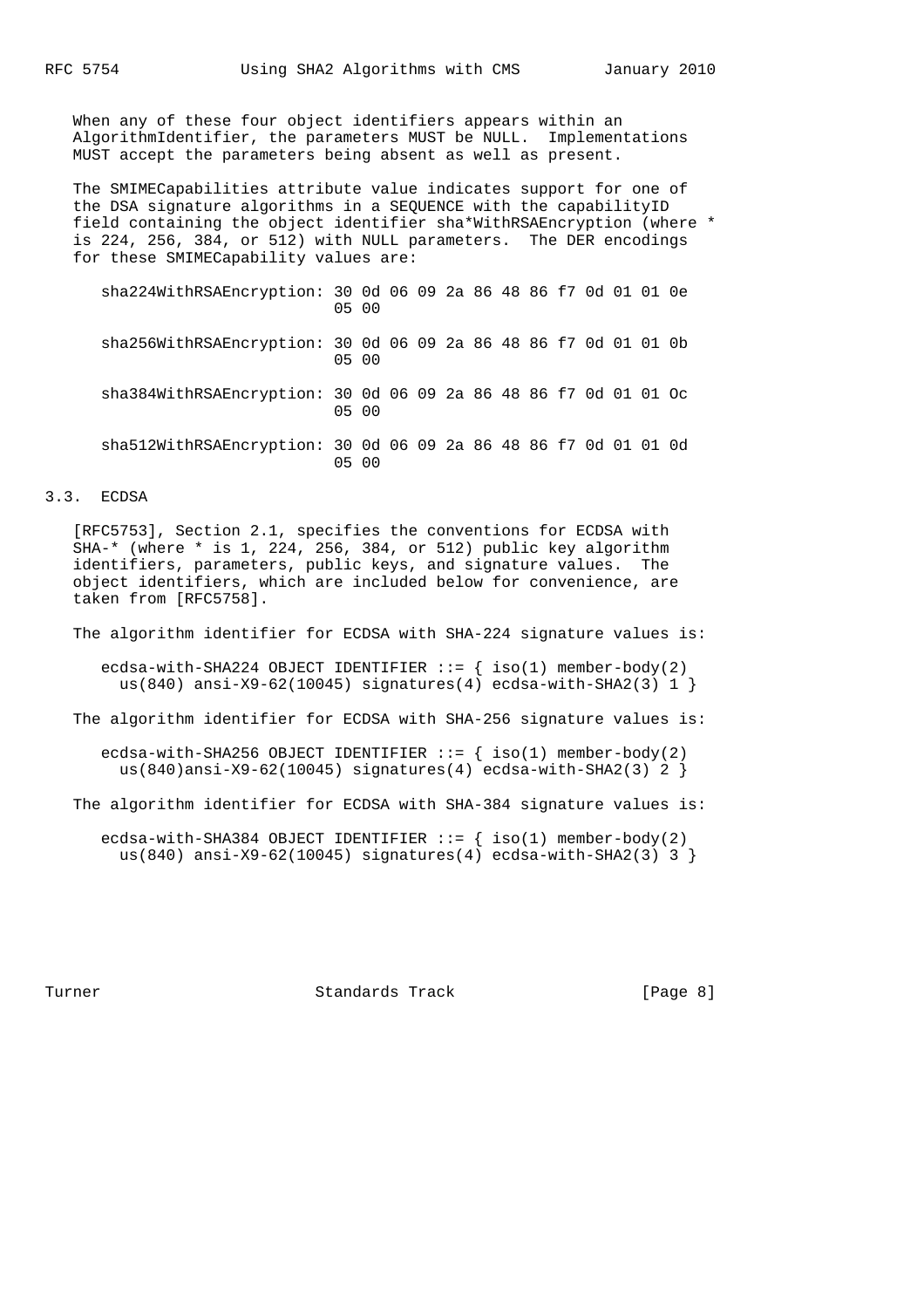The algorithm identifier for ECDSA with SHA-512 signature values is:

ecdsa-with-SHA512 OBJECT IDENTIFIER  $::=$  { iso(1) member-body(2) us(840) ansi-X9-62(10045) signatures(4) ecdsa-with-SHA2(3) 4 }

 When any of these four object identifiers appears within an AlgorithmIdentifier, the parameters field MUST be absent. That is, the AlgorithmIdentifier SHALL be a SEQUENCE of one component: the OID ecdsa-with-SHA224, ecdsa-with-SHA256, ecdsa-with-SHA384, or ecdsa with-SHA512.

 The SMIMECapabilities attribute value indicates support for one of the ECDSA signature algorithms in a SEQUENCE with the capabilityID field containing the object identifier ecdsa-with-SHA1\* (where \* is 224, 256, 384, or 512) with absent parameters. The DER encodings for these SMIMECapability values are:

 ecdsa-with-SHA224: 30 0a 06 08 2a 86 48 ce 3d 04 03 01 ecdsa-with-SHA256: 30 0a 06 08 2a 86 48 ce 3d 04 03 02 ecdsa-with-SHA384: 30 0a 06 08 2a 86 48 ce 3d 04 03 03 ecdsa-with-SHA512: 30 0a 06 08 2a 86 48 ce 3d 04 03 04

4. Security Considerations

 The security considerations in [RFC3370], [RFC3874], [RFC4055], [RFC5753], and [RFC5758] apply. No new security considerations are introduced as a result of this specification.

- 5. References
- 5.1. Normative References
	- [DSS] National Institute of Standards and Technology (NIST), FIPS Publication 186-3: Digital Signature Standard, June 2009.
	- [RFC2119] Bradner, S., "Key words for use in RFCs to Indicate Requirement Levels", BCP 14, RFC 2119, March 1997.
	- [RFC3370] Housley, R., "Cryptographic Message Syntax (CMS) Algorithms", RFC 3370, August 2002.
	- [RFC3447] Jonsson, J. and B. Kaliski, "Public-Key Cryptography Standards (PKCS) #1: RSA Cryptography Specifications Version 2.1", RFC 3447, February 2003.

Turner Standards Track [Page 9]